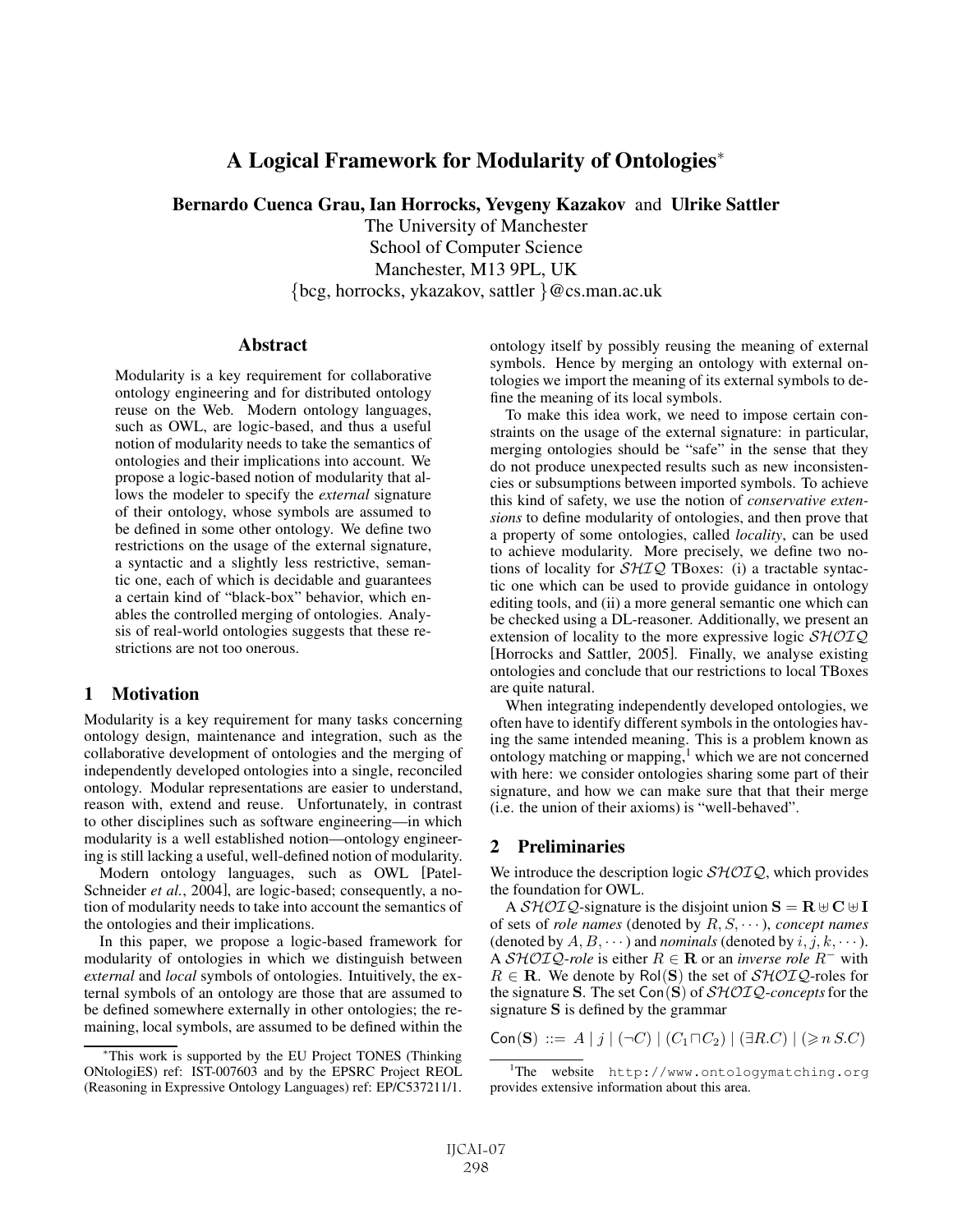where  $A \in \mathbf{C}$ ,  $j \in \mathbf{I}$ ,  $C_{(i)} \in \text{Con}(\mathbf{S})$ ,  $R, S \in \text{Pol}(\mathbf{S})$ , with S a *simple* role,<sup>2</sup> and n a positive integer. We use the following abbreviations:  $C \sqcup D$  stands for  $\neg(\neg C \sqcap \neg D)$ ;  $\top$  and  $\bot$  stand for  $A \sqcup \neg A$  and  $A \sqcap \neg A$ , respectively;  $\forall R.C$  and  $\leq n$  S.C stand for  $\neg \exists R.\neg C$  and  $\neg (\geq n+1)$  *S.C*), respectively.

A SHOIQ-TBox T , or ontology, is a finite set of *role inclusion axioms* (RIs)  $R_1 \subseteq R_2$  with  $R_i \in \text{Pol}(S)$ , *transitivity axioms*  $\text{Trans}(R)$  with  $R \in \mathbf{R}$  and *general concept inclusion axioms* (GCIs)  $C_1 \sqsubseteq C_2$  with  $C_i \in \text{Con}(S)$ . We use  $A \equiv C$ as an abbreviation for the two GCIs  $A \subseteq C$  and  $C \subseteq A$ . The signature Sig( $\alpha$ ) (respectively Sig(T)) of an axiom  $\alpha$ (respectively of a TBox  $T$ ) is the set of symbols occurring in  $\alpha$  (respectively in T). A SHIQ-TBox is a SHOIQ-TBox that does not contain nominals.

Given a signature  $S = \mathbf{R} \oplus \mathbf{C} \oplus \mathbf{I}$ , an *S-interpretation*  $\mathcal{I}$ is a pair  $\mathcal{I} = (\Delta^{\mathcal{I}}, \cdot^{\mathcal{I}})$ , where  $\Delta^{\mathcal{I}}$  is a non-empty set, called the *domain* of the interpretation, and . <sup>I</sup> is the *interpretation function* that assigns to each  $R \in \mathbf{R}$  a binary relation  $R^{\mathcal{I}} \subseteq$  $\Delta^{\mathcal{I}} \times \Delta^{\mathcal{I}}$ , to each  $A \in \mathbf{C}$  a set  $A^{\mathcal{I}} \subseteq \Delta^{\mathcal{I}}$ , and to every  $j \in I$  a singleton set  $j^{\mathcal{I}} \subseteq \Delta^{\mathcal{I}}$ . The interpretation function is extended to complex roles and concepts as follows:

$$
(R^{-})^{\mathcal{I}} = \{ \langle x, y \rangle \mid \langle y, x \rangle \in R^{\mathcal{I}} \}
$$
  
\n
$$
(\neg C)^{\mathcal{I}} = \Delta^{\mathcal{I}} \setminus C^{\mathcal{I}}
$$
  
\n
$$
(C \sqcap D)^{\mathcal{I}} = C^{\mathcal{I}} \cap D^{\mathcal{I}}
$$
  
\n
$$
(\exists R.C)^{\mathcal{I}} = \{ x \in \Delta^{\mathcal{I}} \mid \exists y. \langle x, y \rangle \in R^{\mathcal{I}} \land y \in C^{\mathcal{I}} \}
$$
  
\n
$$
(\geq n R.C)^{\mathcal{I}} = \{ x \in \Delta^{\mathcal{I}} \mid \exists y. \langle x, y \rangle \in R^{\mathcal{I}} \land y \in C^{\mathcal{I}} \} \geq n \}
$$

The *satisfaction* relation  $\mathcal{I} \models \alpha$  between an interpretation I and a SHOIQ-axiom α (read as I *satisfies* α) is defined as follows:  $\mathcal{I} \models (R_1 \sqsubseteq R_2)$  iff  $R_1^{\mathcal{I}} \subseteq R_2^{\mathcal{I}}$ ;  $\mathcal{I} \models$  Trans $(R)$  iff  $R^{\mathcal{I}}$  is transitive;  $\mathcal{I} \models (C \sqsubseteq D)$  iff  $C^{\mathcal{I}} \subseteq D^{\mathcal{I}}$ . An interpretation  $\mathcal I$  is a *model* of a TBox  $\mathcal T$  if  $\mathcal I$  satisfies all axioms in T. A TBox T *implies* an axiom  $\alpha$  (written  $T \models \alpha$ ) if  $\mathcal{I} \models \alpha$ for every model  $I$  of  $T$ . An axiom  $\alpha$  is a *tautology* if it is satisfied in every interpretation.

An **S**-interpretation  $\mathcal{I} = (\Delta^{\mathcal{I}}, \cdot^{\mathcal{I}})$  is an *expansion* of an **S**'-interpretation  $\mathcal{I}' = (\Delta^{\mathcal{I}'}, \mathcal{I}')$  if **S**  $\supseteq$  **S**',  $\Delta^{\mathcal{I}} = \Delta^{\mathcal{I}'}$ , and  $X^{\mathcal{I}} = X^{\mathcal{I}'}$  for every  $X \in \mathbf{S}'$ . The *trivial expansion of*  $\mathcal{I}'$  to **S** is an expansion  $\mathcal{I} = (\Delta^{\mathcal{I}'}, \cdot^{\mathcal{I}})$  of  $\mathcal{I}'$  such that  $X^{\mathcal{I}} = \emptyset$  for every  $X \in \mathbf{S} \setminus \mathbf{S}'$ .

## 3 Modularity of Ontologies

In this section, we propose a logical formalization for the notion of modularity for ontologies. In analogy to software engineering, we should be able to compose complex ontologies from simpler (modular) ontologies in a consistent and welldefined way, in particular without unintended interactions between the component ontologies. This notion of modularity would be useful for both the collaborative development of a single ontology by different domain experts, and the integration of independently developed ontologies, including the reuse of existing third-party ontologies.

In order to formulate our notion of modularity, we will distinguish between the local and external symbols of an ontology. We assume that the signature  $\text{Sig}(\mathcal{T})$  of a TBox  $\mathcal T$  is partitioned into two parts: the *local signature*  $\text{Loc}(T)$  of T and the *external signature*  $Ext(T)$  of T. To distinguish between the elements of these signatures, we will underline the external signature elements whenever used within the context of T. Intuitively,  $Ext(T)$  specifies the concept and role names that are (or can be) imported from other ontologies, while  $Loc(\mathcal{T})$  specifies those that are defined in  $\mathcal{T}$ .

As a motivating example, imagine a set of bio-medical ontologies that is being developed collaboratively by a team of experts. Suppose that one group of experts designs an ontology  $G$  about genes and another group designs an ontology  $D$  about diseases. Now certain genes are defined in terms of the diseases they cause. For example, the gene ErbB2 is described in  $G$  as an Oncogene that is found in humans and is associated with a disease called Adrenocarcinoma<sup>3</sup>

$$
\begin{array}{lcl} \text{ErbB2} & \equiv & \text{Oncogene} \sqcap \exists \text{foundIn.Human} \\ & \sqcap \exists \text{associatedWith}.\underline{Adrenocarcinoma} \end{array}
$$

The concept Adrenocarcinoma is described in  $D$ , which is under the control of a different group of modelers. So, this concept is external for  $G$ , whereas the remaining concept and role names are local for  $G$ . Now one consequence of these ontologies being modularly "well-behaved" would be that the gene experts building  $G$  should not change the knowledge about diseases, even if they are using them in their axioms.

Another example is the integration of a *foundational* (or "upper") ontology U and a *domain* ontology O. Foundational ontologies, such as CYC,  $SUMO<sub>+</sub><sup>4</sup>$  and DOLCE, provide a structure upon which ontologies for specific subject matters can be constructed and are assumed to be the result of an agreement between experts. Suppose that an ontology developer wants to reuse the generic concept of a Substance from  $U$  in their ontology  $O$  about *Chemicals*. For such a purpose, they state that the concept Organic Chemical in their chemical ontology  $\mathcal O$  is more specific than Substance in  $U$  by using the axiom: Organic Chemical  $\sqsubseteq$  Substance, where Substance  $\in \text{Ext}(\mathcal{O})$ . Since foundational ontologies are well-established ontologies that one does not control and, typically, does not have complete knowledge about, it is especially important that the merge  $\mathcal{O} \cup \mathcal{U}$  does not produce new logical consequences w.r.t.  $U$ —even if  $U$  changes.

In both examples, we have argued that ontology integration should be carried out in such a way that consequences of a TBox  $T'$  are not changed when elements of  $T'$  are reused in another TBox  $T$ . This property can be formalized using the notion of a *conservative extension* [Ghilardi *et al.*, 2006].

**Definition 1 (Conservative Extension).** Let  $T$  and  $T'$  be TBoxes. Then  $T \cup T'$  is a *conservative extension* of  $T'$  if, for every axiom  $\alpha$  with  $\mathsf{Sig}(\alpha) \subseteq \mathsf{Sig}(\mathcal{T}')$  we have  $\mathcal{T} \cup \mathcal{T}' \models \alpha$ iff  $\mathcal{T}' \models \alpha$ .

Thus, given  $T$  and  $T'$ , their union  $T \cup T'$  does not yield new consequences in the language of  $T'$  if  $T \cup T'$  is a conser-

<sup>&</sup>lt;sup>2</sup>See [Horrocks and Sattler, 2005] for a precise definition of simple roles.

<sup>&</sup>lt;sup>3</sup> Example from the National Cancer Institute Ontology http: //www.mindswap.org/2003/CancerOntology.

<sup>4</sup> See http://ontology.teknowledge.com.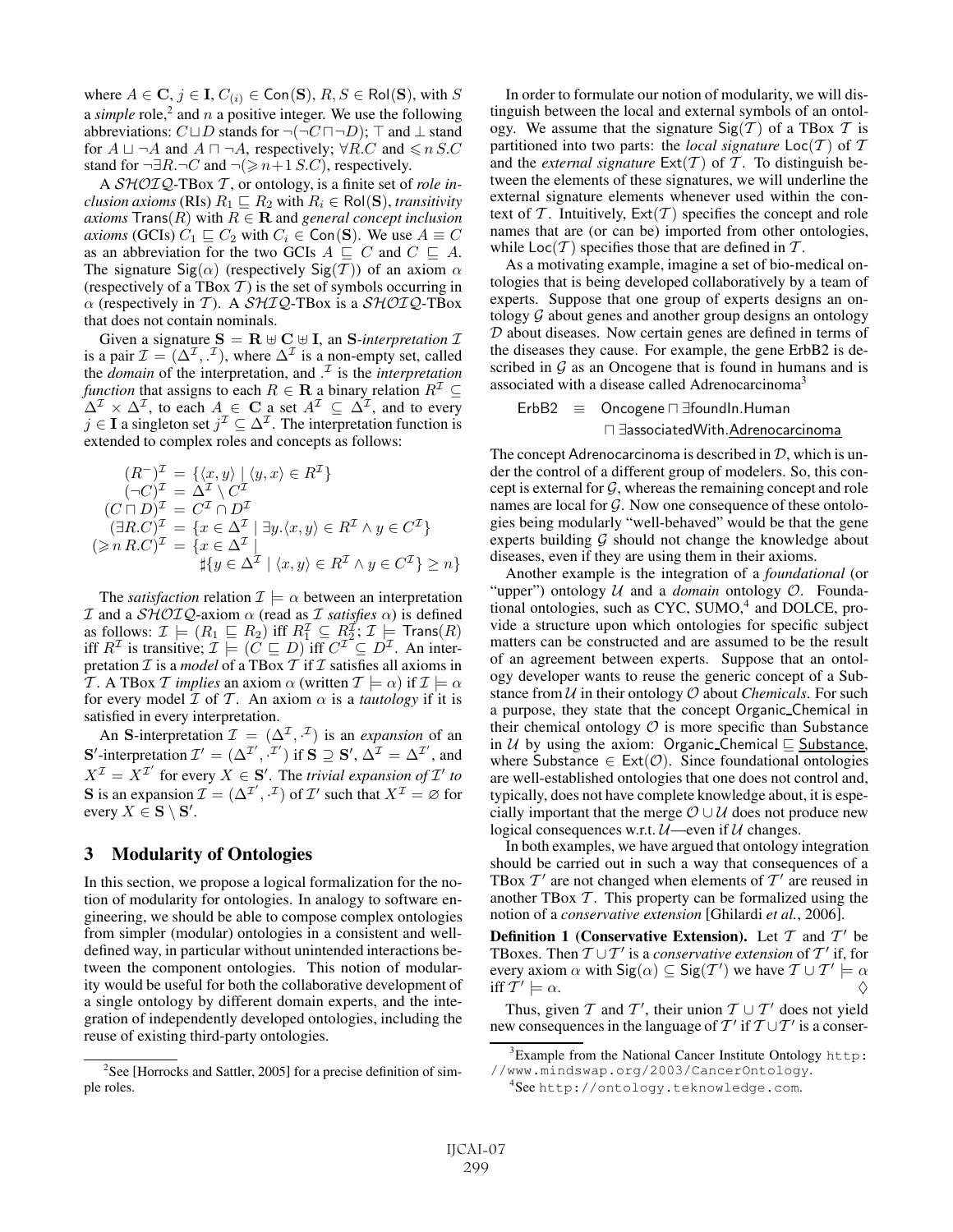vative extension of  $T'$ . A useful notion of modularity, however, should abstract from the particular  $T'$  under consideration. In fact, the external signature should be the core notion in a modular representation as opposed to its particular definition in a particular ontology  $T'$ . This is especially important when  $T'$  may evolve, and where this evolution is beyond our control—which, for example, could well be the case when using the "imports" construct provided by OWL. Consequently, in order for T to use  $\text{Ext}(T)$  in a modular way,  $T \cup T'$  should be a conservative extension of *any*  $T'$  over  $\text{Ext}(T)$ .

Furthermore, it is important to ensure that, whenever two independent parts  $T_1$  and  $T_2$  of an ontology T under the control of different modelers are developed in a modular way, then  $T$  remains modular as well.

These requirements can be formalized as follows:

**Definition 2 (Modularity).** A set  $M$  of TBoxes  $T$  with  $Sig(\mathcal{T}) = Loc(\mathcal{T}) \oplus Ext(\mathcal{T})$  is a *modularity class* if the following conditions hold:

- **M1.** If  $T \in \mathcal{M}$ , then  $T \cup T'$  is a conservative extension of every T' such that  $\text{Sig}(T') \cap \text{Loc}(T) = \varnothing;$
- M2. If  $\mathcal{T}_1, \mathcal{T}_2 \in \mathcal{M}$ , then  $\mathcal{T} = \mathcal{T}_1 \cup \mathcal{T}_2 \in \mathcal{M}$  with  $\text{Loc}(\mathcal{T}) =$ Loc( $\mathcal{T}_1$ ) ∪ Loc( $\mathcal{T}_2$ ).

Please note that our framework is independent of the DL under consideration. Also, Definition 2 does not define a modularity class uniquely, but just states conditions for being one. When the modularity class is clear from the context, we will call its elements *modular ontologies*.

In the next section, we focus our attention on the logic  $SHIQ$ , and show that it is possible to define a reasonable modularity class such that (1) checking its membership can be done using standard reasoning tools, (2) it has an inexpensive syntactic approximation that can be used to guide the modeling of ontologies in a modular way, and (3) our analysis of existing ontologies shows that they seem to conform "naturally" with its restrictions.

### 4 Modularity of  $\mathcal{SHIQ}$  ontologies

In this section we define a particular modularity class, the class of *local ontologies*, which captures many practical examples of modularly developed ontologies. We first give a syntactic definition of local ontologies and then generalize it to a semantic one. Finally, we prove that our semantic definition leads to a *maximal* class of modular TBoxes.

Definition 2 excludes already many  $\mathcal{SHIQ}$ -TBoxes. Property M1, in particular, implies that no modular TBox  $T$  can contain the two axioms below at the same time:

$$
A \sqsubseteq C_1' \qquad (local) \tag{1}
$$

$$
C_2' \sqsubseteq A \qquad (non-local) \tag{2}
$$

where A is a local concept name and  $C'_1$ ,  $C'_2$  are constructed using  $\text{Ext}(\mathcal{T})$ . These axioms imply  $C_2' \subseteq C_1'$ , which indeed changes the meaning of the external concepts  $C_i'$ . At this point, we are faced with a fundamental choice as to the type of axioms to disallow. Each choice leads to a different modularity class. We argue that, analogously to software engineering, where refinement is the main application of modularity, axioms of type (1) fit better with ontology integration scenarios, such as those sketched in Section 3, than axioms of type (2).

As discussed in Section 3, the external names are "imported" in order to *reuse* them in the definition of other concepts, and not to further constrain their meaning. Intuitively, axioms of type (1) are consistent with this idea, whereas axioms of type (2) are not.

The principal difference between these two axioms is that (2) forces the external concept  $C_2'$  to contain *only* instances of the local concept name A, thus bounding the *size* of possible interpretations of  $C_2'$  once the meaning of A is established. In contrast, (1) still (in principle) allows for interpretations of  $C_1'$  of unbounded size. Note that this argument does not prohibit all inclusion axioms between external concepts and local ones. For example, in contrast to (2), the axiom

$$
C_2' \sqsubseteq \neg A \qquad (local) \tag{3}
$$

still leaves sufficient "freedom" for the interpretation of  $C_2'$ , even if the interpretation for  $A$  is fixed. In fact, this axiom is equivalent to  $A \sqsubseteq \neg C_2'$ , and thus is of type (1).

Our choice of the types of simple axioms to disallow can be generalized to more complex axioms; for example, all axioms below should be forbidden for the reasons given above:

$$
C'_1 \sqsubseteq A_1 \sqcup A_2 \quad \text{and} \quad A \equiv C'_2 \sqcup \exists R.B \quad (non-local) \tag{4}
$$

The last axiom is disallowed because it implies (2).

Even if an axiom does not explicitly involve the external symbols, it may still constrain their meaning. In fact, certain GCIs have a global effect and impose constraints on all elements of the models of an ontology, and thereby on the interpretation of external concepts. For example, it is easy to see that the axioms

$$
\top \sqsubseteq A \quad \text{and} \quad \neg A_1 \sqsubseteq A_2 \quad (non-local) \tag{5}
$$

imply (2) and the first axiom in (4) respectively.<sup>5</sup> These observations lead to the following definition:

**Definition 3 (Locality).** Let **S** be a  $\mathcal{SHIQ}$ -signature and let  $\mathbf{E} \subseteq \mathbf{S}$  be the *external signature*. The following grammar defines the two sets  $C_{\mathbf{E}}^+$  and  $C_{\mathbf{E}}^-$  of *positively* and *negatively local* concepts w.r.t. **E**:

$$
\begin{aligned} \mathcal{C}_{\mathbf{E}}^+ &::= A \mid (\neg C^-) \mid (C \sqcap C^+) \mid (\exists R^+.C) \mid (\exists R.C^+) \mid \\ & \mid (\geqslant n\,R^+.C) \mid (\geqslant n\,R.C^+) \, . \\ \mathcal{C}_{\mathbf{E}}^- &::= (\neg C^+) \mid (C^-_1 \sqcap C^-_2) \, . \end{aligned}
$$

where A is a concept name from  $\mathbf{S} \setminus \mathbf{E}$ ,  $R \in \text{Pol}(\mathbf{S})$ ,  $C \in$ Con(S),  $C^+ \in C_{\mathbf{E}}^+$ ,  $C_{(i)}^- \in C_{\mathbf{E}}^-$ ,  $i = 1, 2$ , and  $R^+ \notin \text{Ro}(\mathbf{E})$ .<sup>6</sup>

A role inclusion axiom  $R^+ \sqsubseteq R$  or a transitivity axiom Trans $(R^+)$  is *local w.r.t.* **E**. A GCI is *local w.r.t.* **E** if it is either of the form  $C^+ \sqsubseteq C$  or  $C \sqsubseteq C^-$ , where  $C^+ \in \mathcal{C}_{\mathbf{E}}^+$ ,  $C^{-} \in \mathcal{C}_{\mathbf{E}}^{-}$  and  $C \in \overline{\text{Con}}(\mathbf{S})$ . A  $\overline{\mathcal{SHIQ}}$ -TBox T is local if every axiom from T is local w.r.t.  $\text{Ext}(\mathcal{T})$ .

Intuitively, the positively local concepts are those whose interpretation is bounded (i.e. its size is limited) when the interpretation of the local symbols is fixed. In this respect,

 $^{5} \neg A_1 \sqsubseteq A_2$  implies  $\top \sqsubseteq A_1 \sqcup A_2$ , which implies  $C' \sqsubseteq A_1 \sqcup A_2$ . <sup>6</sup>Recall that  $\forall R.C, (\leq n R.C)$  and  $C_1 \sqcup C_2$  are expressed using the other constructors, so they can be used in local concepts as well.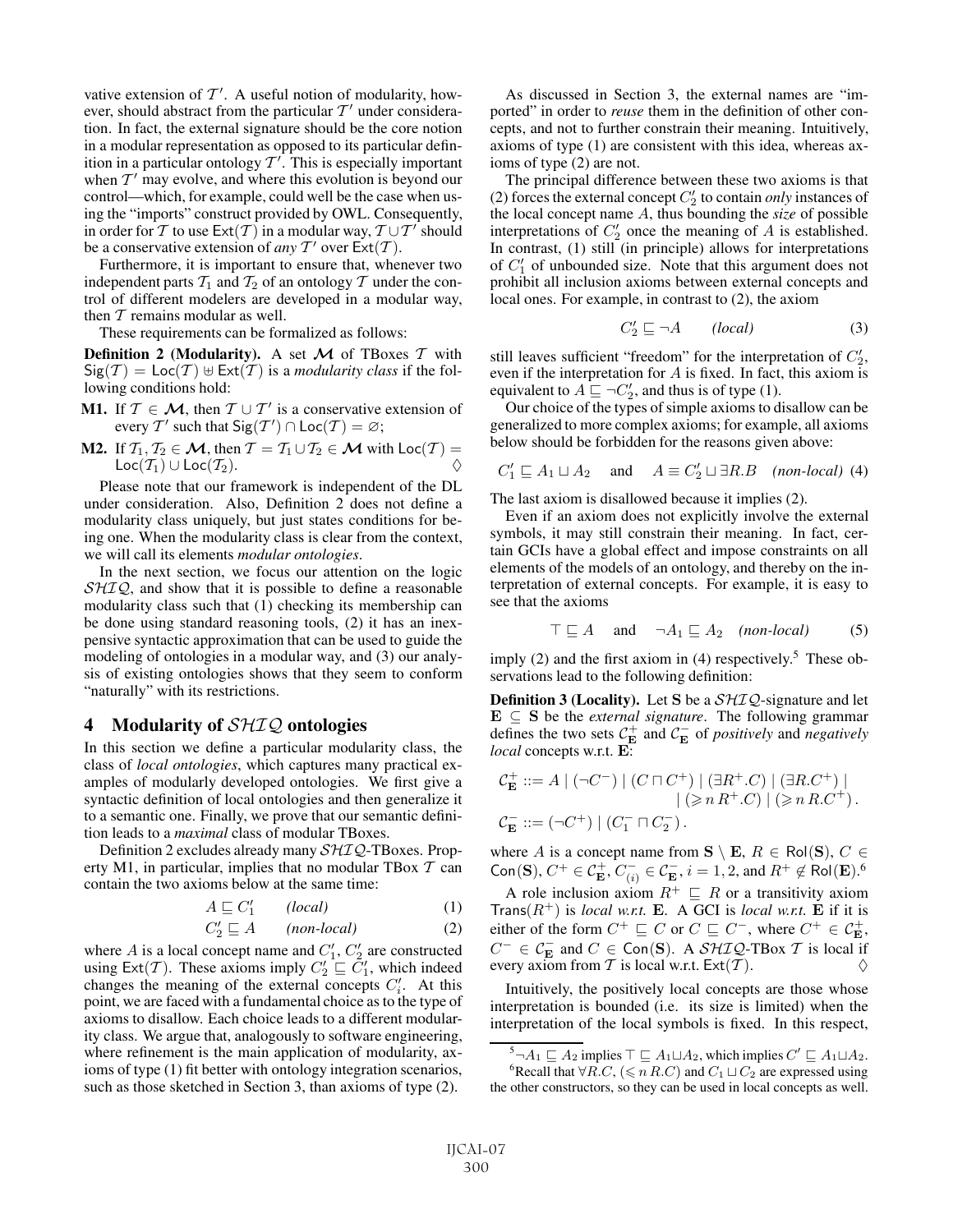they behave similarly to local concept names. Negatively local concepts are essentially negations of positively local concepts. Please, note that, given  $\mathbf{E} \subseteq \mathbf{S}$ , a concept written over **S** may be neither in  $C_{\mathbf{E}}^{+}$ , nor in  $C_{\mathbf{E}}^{-}$ .

Definition 3 can be used to formulate guidelines for constructing modular ontologies, as illustrated by the following example. Moreover, Definition 3 can be used in ontology editors to detect and warn the user of an a priori "dangerous" usage of the external signature—without the need to perform any kind of reasoning.

Example 4 Suppose we are developing  $W$ , an ontology about wines, and we want to reuse some concepts and roles from  $\mathcal{F}$ , an independently developed ontology about food.

 $\mathcal{F}$ : VealParmesan  $\sqsubseteq$  MeatDish  $\sqcap$  ∃hasIngredient. Veal DeliciousProduct ∃hasIngredient.DeliciousProduct Trans(hasIngredient)

 $W:$  Chardonnay  $□$  Wine  $□$  ∃servedWith. VealParmesan Rioja  $\sqsubseteq$  Wine  $\sqcap \exists$ hasIngredient. Tempranillo RedWine  $\Box$  Wine  $\Box$  ∃servedWith.MeatDish Tempranillo  $\sqsubseteq$  DeliciousProduct

Here  $Ext(W) = \{hashgredient, DeliciousProduct,$ VealParmesan, MeatDish and  $W$  is local.

The following Lemma shows that our notion of locality satisfies the desired properties from Definition 2.

#### Lemma 5 [Locality Implies Modularity]

The set of local SHIQ TBoxes is a modularity class.

To prove Lemma 5, we use the following property:

**Lemma 6** Let T be a local  $\mathcal{SHTQ}$  TBox with  $E = \text{Ext}(T)$ , and let  $\mathcal{I}'$  be an **E**-interpretation. Then the trivial expansion  $\mathcal I$  of  $\mathcal I'$  to  $\text{Sig}(\mathcal T)$  is a model of  $\mathcal T$ .

*Proof.* We need to show that  $\mathcal{I} \models \alpha$  for every  $\alpha \in \mathcal{T}$ . According to Definition 3, every  $\alpha \in \mathcal{T}$  has one of the forms:  $R^+ \sqsubseteq R$ , Trans $(R^+)$ ,  $C^+ \sqsubseteq C$  or  $C \sqsubseteq C^-$ , where  $R^+ \notin \text{Pol}(\overline{\mathbf{E}}), C^+ \in \mathcal{C}_{\mathbf{E}}^+$  and  $C^- \in \mathcal{C}_{\mathbf{E}}^-$ . To prove  $\mathcal{I} \models \alpha$ it is then suffices to show that  $(R^+)^{\mathcal{I}} = \emptyset$ ,  $(C^+)^{\mathcal{I}} = \emptyset$  and  $(C^{-})^{\mathcal{I}} = \Delta^{\mathcal{I}}$  for each such axiom. The first property holds since  $\mathcal I$  is the trivial expansion of an **E**-interpretation  $\mathcal I'$ . The remaining two properties can be easily shown by induction over the definitions of  $C_{\mathbf{E}}^+$  and  $C_{\mathbf{E}}^-$  from Definition 3.

*Proof of Lemma 5.* Let  $M$  be a set of TBoxes  $T_i$ , each of which is local w.r.t.  $Ext(\mathcal{T}_i)$ . Property M2 from Definition 2 follows from Definition 3 since every axiom  $\alpha$  that is local w.r.t. **E** is also local w.r.t. every **E**' with  $(\mathbf{E}' \cap \text{Sig}(\alpha)) \subseteq \mathbf{E}$ .

In order to prove Property M1, let  $T$  be a local  $\mathcal{SHIQ}$ -TBox. Assume ( $\star$ )  $T' \cup T \models \alpha$  for some TBox  $T'$  and an axiom  $\alpha$  with  $\text{Sig}(\alpha) \subseteq \text{Sig}(T')$  and  $\text{Sig}(T') \cap \text{Loc}(T) = \emptyset$ . We have to show that  $\overline{T'} \models \alpha$ .

Assume to the contrary that  $T' \not\models \alpha$ . Then, there exists a model  $\mathcal{I}'$  of  $\mathcal{T}'$  such that  $\mathcal{I}' \not\models \alpha$ . Let  $\mathcal{I}$  be the trivial expansion of  $\mathcal{I}'$  to  $\text{Sig}(\mathcal{T})$ . Then  $\mathcal{I} \models \mathcal{T}'$  and  $\mathcal{I} \not\models \alpha$  since  $\text{Sig}(\alpha) \subseteq \text{Sig}(\mathcal{T}')$ . Additionally, by Lemma 6,  $\mathcal{I}' \models \mathcal{T}$ . So  $\mathcal{T} \cup \mathcal{T}' \not\models \alpha$ , which contradicts our assumption  $(\star)$ .  $\Box$ 

Lemma 5 tells us that, in Example 4,  $W \cup F$  does not entail new information about food *only*. Even if  $F$  evolves, say by adding the axiom VealParmesan  $\sqsubseteq \exists$ producedIn.Italy using a third ontology  $C$  of countries,  $W$  will not interfere with  $F$ . On the other hand, using the imported concepts from  $F$  allows us to derive some non-trivial properties involving the local and mixed signature of  $W$ , such as Chardonnay  $\sqsubseteq$  RedWine and Rioja  $\sqsubseteq$  DeliciousProduct.

As we have seen, our notion of locality from Definition 3 yields a modularity class. This class, however, is not the most general one we can achieve. In particular, there are axioms that are not local, but obviously unproblematic. For example, the axiom  $A' \sqsubseteq A' \sqcup C'$  is a tautology, but is disallowed by Definition 3 since it involves external symbols only; another example is the GCI  $A_1 \sqcup B' \sqsubseteq A_2 \sqcup B'$  which is implied by the (syntactically) local axiom  $A_1 \subseteq A_2$ . The limitation of our syntactic notion of locality is its inability to "compare" concepts from the external signature.

A natural question is whether we can generalize Definition 3 to overcome this limitation. Obviously, such generalization cannot be given in terms of syntax only since checking for tautologies in the external signature necessarily involves reasoning. Since our proof of Lemma 5 relies mainly on Lemma 6, we generalize our notion of locality as follows:

**Definition 7 (Semantic Locality).** Let  $E \subseteq S$ . A  $\mathcal{SHIQ}$ axiom  $\alpha$  with  $\text{Sig}(\alpha) \subseteq \mathbf{S}$  is *semantically local w.r.t.* **E** if the trivial expansion  $\overline{\mathcal{I}}$  of every **E**-interpretation  $\mathcal{I}'$  to **S** is a model of  $\alpha$ . A  $\mathcal{SHIQ}$ -TBox T is semantically local if every axiom in T is semantically local w.r.t.  $Ext(\mathcal{T})$ .

Lemma 6 essentially implies that every syntactically local TBox is semantically local. Interestingly, both notions coincide when  $\mathbf{E} = \emptyset$  or when  $\alpha$  is a non-trivial role inclusion axiom (not of the form  $R' \sqsubseteq R'$ ) or a transitivity axiom. It is easy to check that the conditions for a modularity class in Definition 2 hold for semantic locality as well. The following proposition provides an effective way of checking whether a GCI satisfies Definition 7:

**Proposition 8** Let  $\alpha$  be a GCI and  $\mathbf{E} \subseteq \mathbf{S}$ . Let  $\alpha'$  be obtained from  $\alpha$  by replacing every subconcept of the form  $\exists R.C$ ,  $\geq n R.C$ , and every concept name A in  $\alpha$  with  $\perp$ , where  $R \notin \text{Pol}(E)$  and  $A \notin E$ . Then  $\alpha$  is semantically local w.r.t.  $\mathbf{E}$  iff  $\alpha'$  is a tautology.

*Proof.* The subconcepts of the form  $\exists R.C. \geq n \, R.C.$  and A are interpreted by  $\varnothing$  in every trivial expansion of every **E**-interpretation, hence they are indistinguishable from  $\perp$  in the context of Definition 7. Replacing all these subconcepts in  $\alpha$  with  $\perp$  yields  $\alpha'$  with  $\text{Sig}(\alpha') \subseteq E$ , and thus Definition 7 implies that  $\alpha$  is semantically local iff every  $\mathcal{SHIQ}$ interpretation satisfies  $\alpha'$ . Π

As mentioned above, deciding semantic locality involves reasoning; in fact, this problem is PSPACE-complete in the size of the axiom, $7$  as opposed to checking syntactic locality, which can be done in polynomial time. We expect the test

 $7$ This is precisely the complexity of checking subsumption between  $\mathcal{SHIQ}$ -concepts w.r.t. the empty TBox and without role inclusions and transitivity axioms [Tobies, 2001].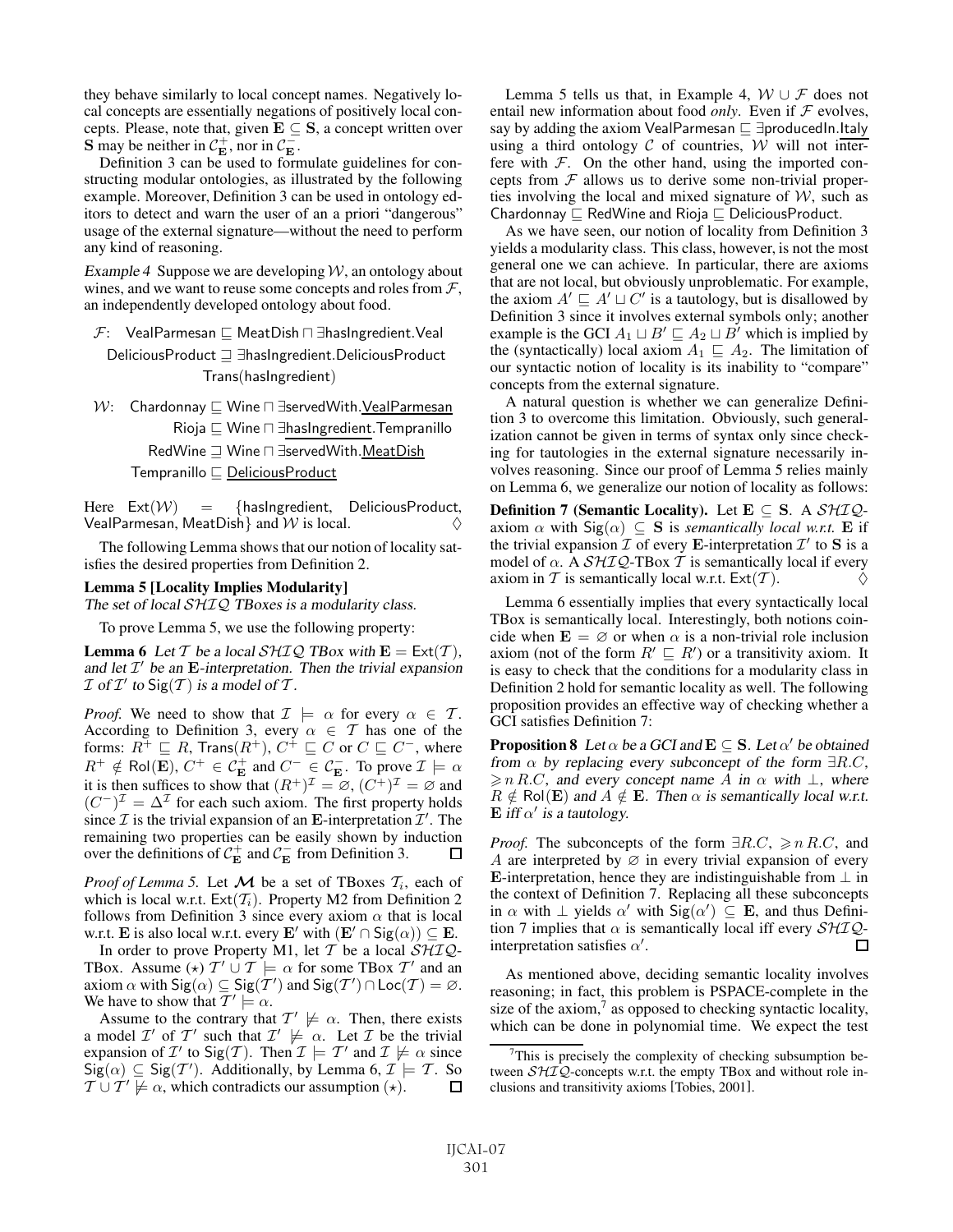from Proposition 8 to perform well in practice since the size of axioms in a TBox is typically small w.r.t. the size of the TBox, and would like to point out that it can be performed using any existing DL reasoner.

It is worth noting that both notions of locality provide the "black-box" behavior we are aiming at, and both involve only the ontology  $T$  and its external signature. Finally, a natural question arising is whether semantic locality can be further generalized while preserving modularity. The following lemma answers this question negatively.

#### Lemma 9 [Semantic Locality is Maximal]

If a  $\mathcal{SHIQ}$ -TBox  $\mathcal{T}_1$  is not semantically local, then there exist  $\mathcal{SHIQ}\text{-}\mathbf{T}$ Boxes  $\mathcal{T}_2$  and  $\mathcal{T}'$  such that  $\mathcal{T}_2$  is local, Loc( $\mathcal{T}_2$ )  $\subseteq$ Loc( $\overline{T_1}$ ), Loc( $\overline{T_1}$ )  $\cap$  Sig( $T'$ ) =  $\emptyset$ , and  $\overline{T_1} \cup \overline{T_2} \cup T'$  is not a conservative extension of  $T'$ .

*Proof.* Let  $\mathcal{T}_1$  be not semantically local, and define  $\mathcal{T}_2$  and  $\mathcal{T}'$ as follows:  $\mathcal{T}_2$  consists of the axioms of the form  $A \sqsubseteq \perp$  and  $\exists R.\top \sqsubseteq \bot$  for every  $A, R \in \text{Loc}(\mathcal{T}_1)$ ;  $\mathcal{T}'$  consists of axioms of the form  $\bot \sqsubseteq A'$  and  $\bot \sqsubseteq \exists R'.\top$  for every  $A', R' \in$ Ext( $\mathcal{T}_1$ ). Note that (i)  $\mathcal{T}_2$  is local, (ii) for every model  $\mathcal I$  of  $\mathcal{T}_2$ , we have  $A^{\mathcal{I}} = \emptyset$  and  $R^{\mathcal{I}} = \emptyset$  for every  $A, R \in \text{Loc}(\mathcal{T}_1)$ and (iii) every  $Ext(T_1)$ -interpretation is a model of T', and  $(iv)$  T' uses all symbols from Ext $(T_1)$ .

In order to show that  $T_1 \cup T_2 \cup T'$  is not a conservative extension of  $T'$ , we construct an axiom  $\alpha'$  over the signature of T' such that  $T' \not\models \alpha'$  but  $T_1 \cup T_2 \cup T' \not\models \alpha'$ . Since  $\mathcal{T}_1$  is not semantically local, there exists an axiom  $\alpha \in \mathcal{T}_1$ which is not semantically local w.r.t.  $Ext(\mathcal{T}_1)$ , and which we use to define  $\alpha'$ . If  $\alpha$  is a role axiom of the form  $\alpha = (R' \sqsubseteq$ R), we set  $\alpha' = (\top \sqsubseteq \forall R' \bot)$ ; if  $\alpha = (R' \sqsubseteq S')$  with  $R^{1} \neq S'$  or  $\alpha = \text{Trans}(R')$ , we set  $\alpha' = \alpha$ ; and if  $\alpha$  is a GCI, we define  $\alpha'$  from  $\alpha$  as in Proposition 8. As a result,  $\alpha'$ uses  $\text{Ext}(\mathcal{T}_1) = \text{Sig}(\mathcal{T}')$  only, and  $\mathcal{T}' \not\models \alpha'$  since  $\alpha'$  is not a tautology (for the last case this follows from Proposition 8). Since  $\mathcal{T}_1$  contains  $\alpha$  and because of the property  $(ii)$  above for  $\mathcal{T}_2$ , we have  $\mathcal{T}_1 \cup \mathcal{T}_2 \models \alpha'$ , and so  $\mathcal{T}_1 \cup \mathcal{T}_2 \cup \mathcal{T}' \models \alpha'$ .

Lemma 9 shows that semantic locality cannot be generalized without violating the properties in Definition 2. Indeed, condition M2 implies that the union  $T$  of two local TBoxes  $T_1$ and  $\mathcal{T}_2$  is a local TBox, and condition M2 implies that  $\mathcal{T} \cup \mathcal{T}^{\mathcal{T}}$ is conservative over every T' with  $\text{Sig}(T') \cap \text{Loc}(T) = \emptyset$ . The results in Lemma 5 and Lemma 9 are summarized in the following theorem:

**Theorem 10** A set of semantically local  $\mathcal{SHIQ}$  TBoxes is a maximal class of modular TBoxes.

### 5 Modularity of  $\mathcal{SHOIQ}$  ontologies

When trying to extend the results in the previous section to the more expressive logic  $\mathcal{SHOLQ}$ , we soon encounter difficulties. Nominals are interpreted as singleton sets and, thus, a straightforward extension of Definition 7 fails since nominals cannot be interpreted by the empty set.

A notion of modularity, however, can still be achieved if *all* nominals in a TBox  $T$  are treated as external concepts; the intuitive reason for this is that the interpretation of nominals is already very constrained, and hence we have little control over it. Under this assumption, Definitions 3 and 7 can be reused for SHOIQ. Such notions of locality still allow for non-trivial uses of nominals in  $T$ . For example, the following axiom is semantically local w.r.t.  $\mathbf{E} = \{elvis\}$ , even if *elvis* is used as a nominal:

$$
\textsf{ElvisLover} \equiv \textsf{MusicFan} \sqcap \exists \textsf{likes}. \textit{elvis}
$$

Indeed, the trivial expansion of every  $\bf{E}$ -Interpretation to  $\bf{S}$  = {ElvisLover, MusicFan, likes} is a model of this axiom.

Definition 11 (Locality for  $\mathcal{SHOIO}$ ). A  $\mathcal{SHOIO}$ -TBox T with  $\text{Sig}(\mathcal{T}) = \mathbf{R} \oplus \mathbf{C} \oplus \mathbf{I}$  is syntactically (semantically) local w.r.t. **E** if T is syntactically (semantically) local w.r.t.  $\mathbf{E} \cup \mathbf{I}$ as in Definition 3 (Definition 7).  $\Diamond$ 

Lemma 12 [Semantic Locality Implies Modularity] The set of semantically local SHOIQ TBoxes is a modularity class for **E**.

The proof is analogous to the one of Lemma 5. Unfortunately, an important use of nominals in DLs, namely ABox assertions, is non-local according to our definition. For example, the assertion  $elvis \subseteq$  Singer (typically written as elvis: Singer) is not local since elvis is treated as an external element. In fact, it is not possible to extend the definition of locality to capture assertions and retain modularity:

#### Proposition 13 [Assertions Cannot be Local]

For every assertion  $\alpha = (i \sqsubseteq A)$  there exists a syntactically local TBox T such that  $T \cup {\alpha}$  is inconsistent.

*Proof.* Take 
$$
\mathcal{T} = \{A \sqsubseteq \bot\}
$$
.

Proposition 13 implies that no TBox  $T_1$  containing an assertion  $\alpha$  can be declared as local without braking either property M1 or M2 of modularity from Definition 2. Indeed, by taking  $T$  as in the proof of Proposition 13, we obtain an inconsistent merge  $T_1 \cup T$  which should be local according to M2 if  $\mathcal{T}_1$  is local. However, no inconsistent TBox can be local since it implies all axioms and hence violates condition M1.

Even if the merge of a TBox and a set of assertions is consistent, new subsumptions over the external signature may still be entailed. For example, consider the TBox  $\mathcal T$  consisting of the axiom:

Frog <sup>∃</sup>hasColor.green ∀hasColor.Dark

which is local w.r.t.  $\mathbf{E} = \{green, Dark\}$ . If we add the assertion kermit  $\Box$  Frog to T, then we obtain that green is a dark color (*green*  $\Box$  Dark), as a new logical consequence.

To sum up, we have shown that locality can be extended to  $\mathcal{SHOIQ}$ , but not in the presence of assertions. An open question is whether semantic locality for  $\mathcal{SHOIQ}$  is maximal in the sense of Lemma 9.

## 6 Field Study

In order to test the adequacy of our conditions in practice, we have implemented a (syntactic) locality checker and run it over ontologies from a library of 300 ontologies of various sizes and complexity some of which import each other [Gardiner *et al.*, 2006].<sup>8</sup> Since OWL does not allow to declare

<sup>8</sup> The library is available at http://www.cs.man.ac.uk/ <sup>∼</sup>horrocks/testing/